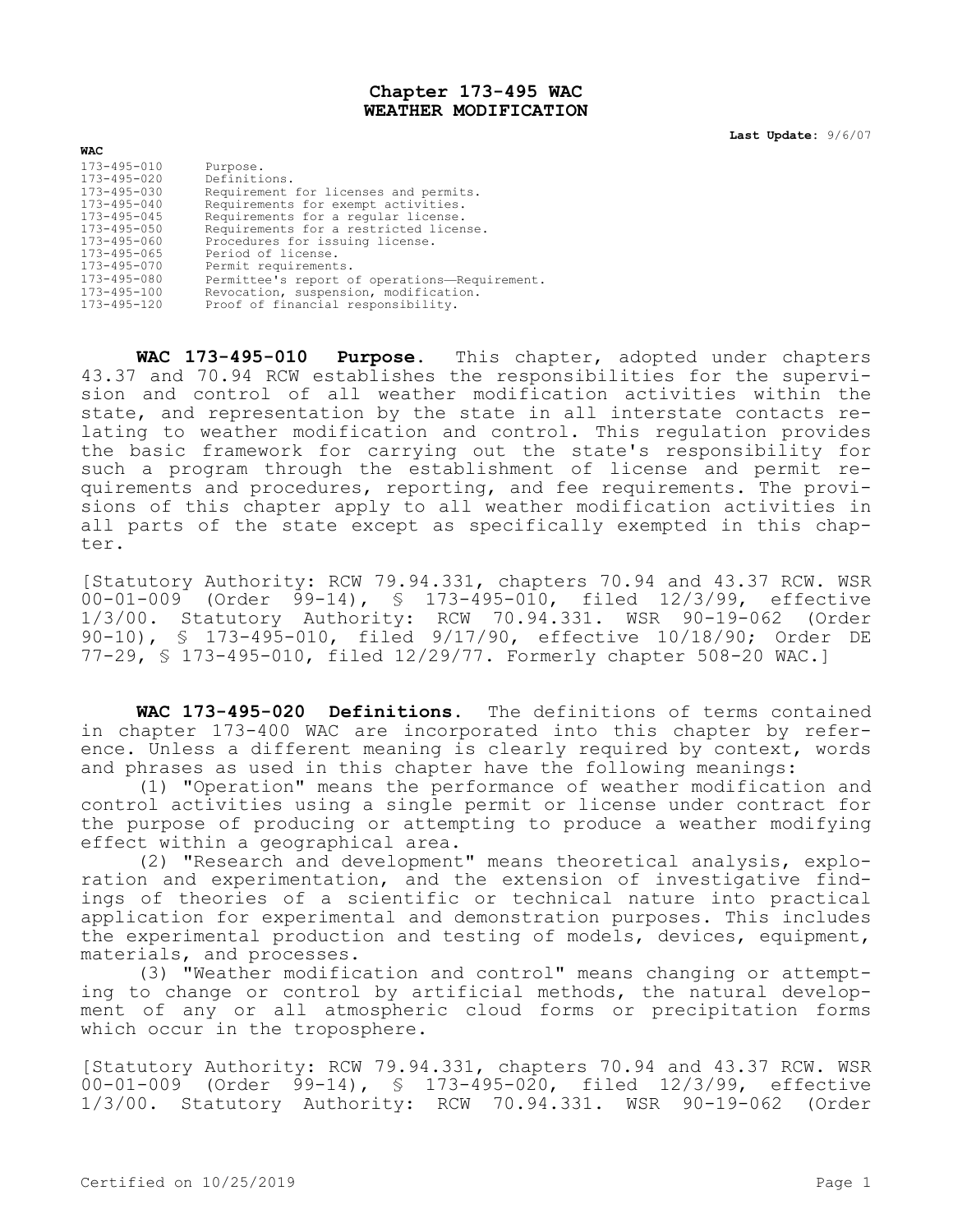90-10), § 173-495-020, filed 9/17/90, effective 10/18/90; Order DE 77-29, § 173-495-020, filed 12/29/77. Formerly chapter 508-20 WAC.]

**WAC 173-495-030 Requirement for licenses and permits.** No person shall engage in weather modification activities except under and in accordance with a license and a permit issued by ecology, unless specifically exempt from this requirement in WAC 173-495-040.

[Statutory Authority: RCW 70.94.331. WSR 90-19-062 (Order 90-10), § 173-495-030, filed 9/17/90, effective 10/18/90; Order DE 77-29, § 173-495-030, filed 12/29/77. Formerly chapter 508-20 WAC.]

**WAC 173-495-040 Requirements for exempt activities.** The following weather modification and control activities are exempt from the license and permit requirements of RCW 43.37.100, and the liability requirements of RCW 43.37.190:

(1) All research and experiments related to weather modification control conducted within laboratories;

(2) Those weather modification operations designed to alleviate sudden, unexpected, hazardous conditions which require expeditious localized action for:

(a) Protection against fire;

(b) Prevention of frost;

(c) Dispersal of fog;

(3) Field research and development by institutions of higher learning;

(4) Any person proposing to conduct weather modification and control activities as described in subsection (2) of this section shall notify the air quality program, department of ecology, headquarters offices in Olympia, Washington, before proceeding. Notification must include the type of activity to be carried out, the person carrying out the activity, and the materials and technique of the application to be used;

(5) Any person proposing to conduct weather modification and control activities as described in subsection (3) of this section shall provide:

(a) A written description of the proposed program;

(b) Notice of actual operations ten days before beginning those activities; and

(c) Quarterly reports of operations and status to the Headquarters Office, Air Quality Program, Department of Ecology, P.O. Box 47600, Olympia, WA 98504-7600.

[Statutory Authority: RCW 79.94.331, chapters 70.94 and 43.37 RCW. WSR 00-01-009 (Order 99-14), § 173-495-040, filed 12/3/99, effective 1/3/00. Statutory Authority: RCW 70.94.331. WSR 90-19-062 (Order 90-10), § 173-495-040, filed 9/17/90, effective 10/18/90; Order DE 77-29, § 173-495-040, filed 12/29/77. Formerly chapter 508-20 WAC.]

**WAC 173-495-045 Requirements for a regular license.** All applicants for a weather modification license must be certified professional members of the American Meteorological Society or possess the academic achievements and professional experience necessary to receive such a certification. In cases where the applicant is an organization,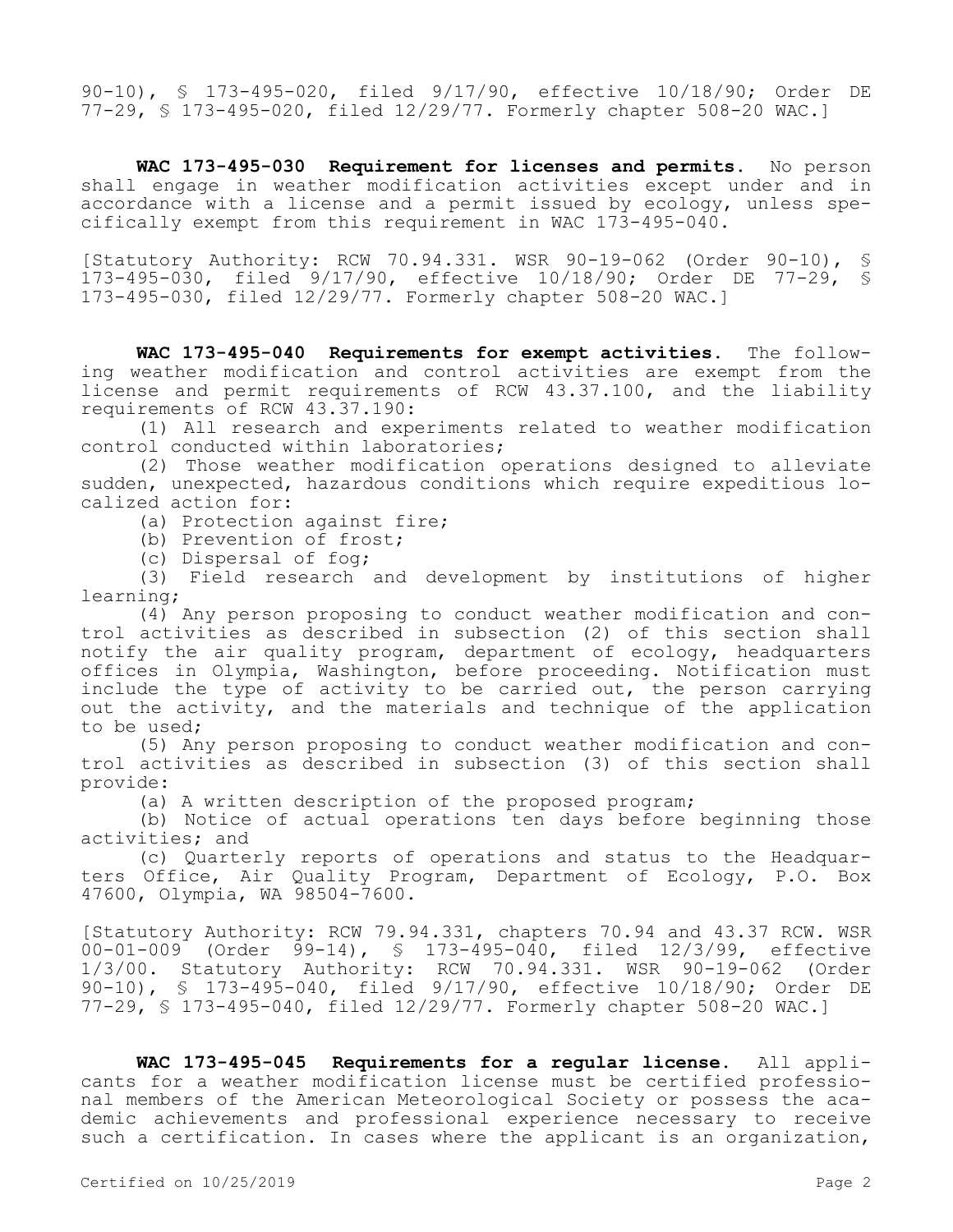the individual or individuals who will be in control and in charge of the weather modification and control activities must be required to meet the above standard.

[Statutory Authority: RCW 79.94.331, chapters 70.94 and 43.37 RCW. WSR 00-01-009 (Order 99-14), § 173-495-045, filed 12/3/99, effective<br>1/3/00. Statutory Authority: RCW 70.94.331. WSR 90-19-062 (Order 1/3/00. Statutory Authority: RCW 70.94.331. WSR 90-19-062 90-10), § 173-495-045, filed 9/17/90, effective 10/18/90; Order DE 77-29, § 173-495-045, filed 12/29/77. Formerly chapter 508-20 WAC.]

**WAC 173-495-050 Requirements for a restricted license.** (1) A restricted license may be issued to an applicant when:

(a) The applicant's proposed weather modification activities are limited solely to those designed to disperse fog over airports; and

(b) The applicant will be fully advised of the pertinent weather information by the meteorologist on duty during the airport fog dispersal activities.

(2) Applicants for restricted licenses are not required to meet the qualifications otherwise imposed by WAC 173-495-040.

[Statutory Authority: RCW 70.94.331. WSR 90-19-062 (Order 90-10), § 173-495-050, filed 9/17/90, effective 10/18/90; Order DE 77-29, § 173-495-050, filed 12/29/77. Formerly chapter 508-20 WAC.]

**WAC 173-495-060 Procedures for issuing license.** (1) Any person or organization desiring to obtain a license or restricted license shall apply to ecology on the form prescribed, listing name, business address, etc.

(2) Ecology may require additional information of the applicant to determine competency in the field of meteorology. The additional information must be requested of the applicant by certified mail, and must be submitted in writing.

(3) Before issuing any license, the applicant shall pay a fee as outlined in chapter 173-455 WAC.

(4) The application shall be deemed received by ecology when received at the Headquarters Offices, Air Quality Program, Department of Ecology, P.O. Box 47600, Olympia, Washington, 98504-7600.

[Statutory Authority: RCW 70.94.181, [70.94.]152, [70.94.]331, [70.94.]650, [70.94.]745, [70.94.]892, [70.94.]011. WSR 07-19-005 (Order 07-10), § 173-495-060, filed 9/6/07, effective 10/7/07. Statutory Authority: RCW 79.94.331, chapters 70.94 and 43.37 RCW. WSR 00-01-009 (Order 99-14), § 173-495-060, filed 12/3/99, effective 1/3/00. Statutory Authority: RCW 70.94.331. WSR 90-19-062 (Order 90-10), § 173-495-060, filed 9/17/90, effective 10/18/90; Order DE 77-29, § 173-495-060, filed 12/29/77. Formerly chapter 508-20 WAC.]

**WAC 173-495-065 Period of license.** (1) Licenses issued under chapter 43.37 RCW and these regulations are effective for a period of one year, and will terminate at the end of the calendar year of issuance.

(2) The licensee may request a renewal of the license no later than December 1st. Ecology shall review the license renewal request after receiving a renewal fee outlined in chapter 173-455 WAC.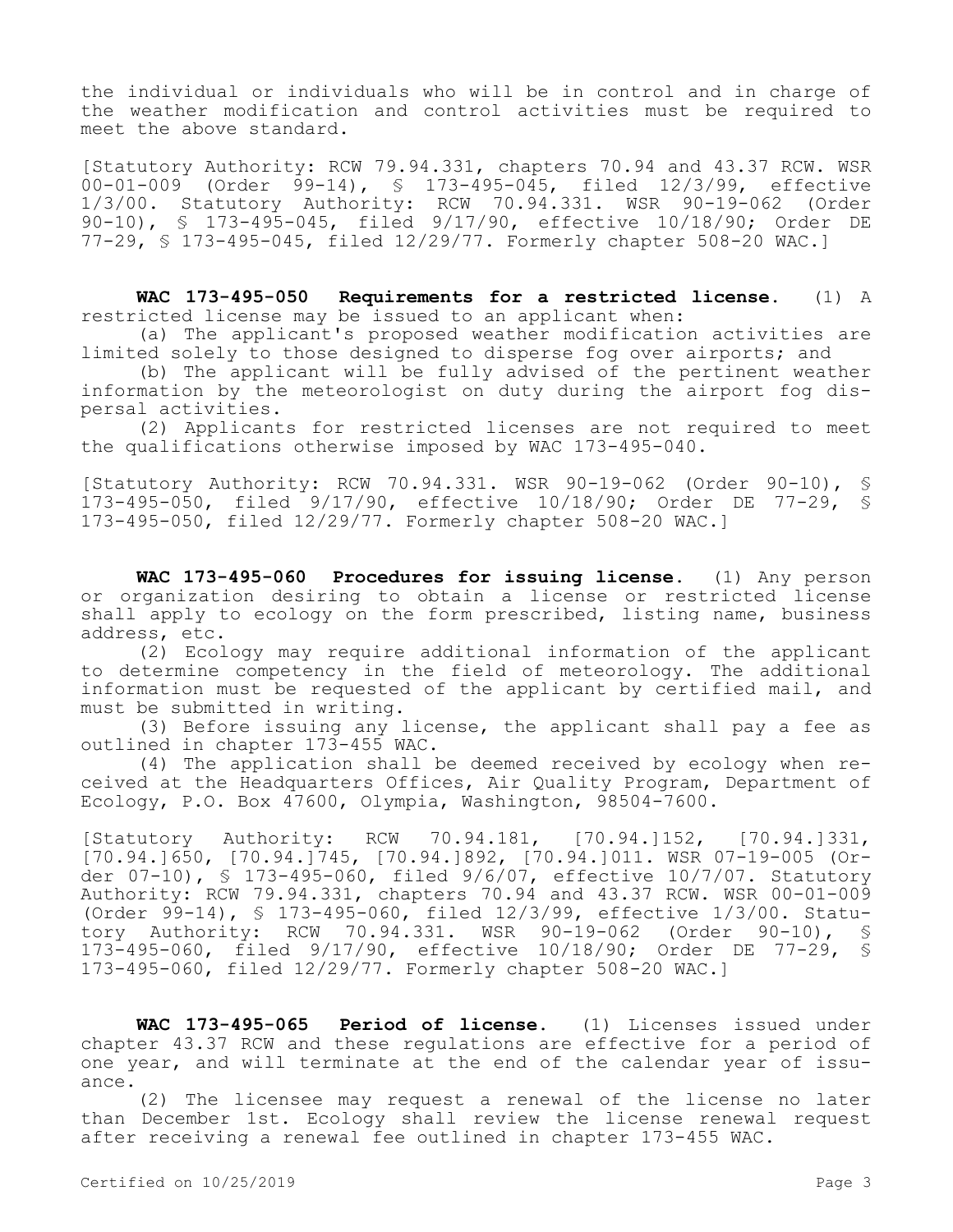(3) In the determination of whether or not to grant a license renewal, ecology shall consider information provided by the applicant on the facts and circumstances used to issue the original permit that were changed or altered. If ecology determines that the licensee no longer meets the requirements of competency in the field of meteorology, ecology may refuse to renew the license.

[Statutory Authority: RCW 70.94.181, [70.94.]152, [70.94.]331, [70.94.]650, [70.94.]745, [70.94.]892, [70.94.]011. WSR 07-19-005 (Order 07-10), § 173-495-065, filed 9/6/07, effective 10/7/07. Statutory Authority: RCW 79.94.331, chapters 70.94 and 43.37 RCW. WSR 00-01-009 (Order 99-14), § 173-495-065, filed 12/3/99, effective 1/3/00. Statutory Authority: RCW 70.94.331. WSR 90-19-062 (Order 90-10), 173-495-065, filed 9/17/90, effective 10/18/90; Order DE 77-29, § 173-495-065, filed 12/29/77. Formerly chapter 508-20 WAC.]

**WAC 173-495-070 Permit requirements.** (1) Each weather modification operation not specifically exempted by statute or these regulations requires a permit. A separate permit must be issued for each operation.

(2) A license holder desiring to conduct a weather modification operation shall submit an application for a permit to ecology.

(3) The permit applicant must hold a valid weather modification license from the state of Washington.

(4) The applicant shall publish a notice of intention at least once a week for three consecutive weeks in a newspaper that has general circulation within the county in which the operation is to be conducted or affected.

(5) The licensee shall file proof of publication of the notice of intention with ecology within fifteen days from the date of last publication of the notice.

(6) The notice of intention must contain at least the following:

(a) The name and address of the licensee;

(b) The nature and object of the intended operation and the person or organization on whose behalf it is to be conducted;

(c) The area in which and the appropriate time during which the operation will be conducted;

(d) The area intended to be affected by the operation; and

(e) The materials and methods to be used in conducting the operation.

(7) The applicant shall furnish proof of financial responsibility, as described in WAC 173-495-120 of this chapter.

(8) The applicant shall pay a permit fee outlined in chapter 173-455 WAC.

(9) Before issuing a permit, ecology shall state, in writing, that the weather modification and control activities proposed have been determined to be for the general welfare and public good.

(10) Ecology shall hold a public hearing before any weather modification permit is issued.

[Statutory Authority: RCW 70.94.181, [70.94.]152, [70.94.]331, [70.94.]650, [70.94.]745, [70.94.]892, [70.94.]011. WSR 07-19-005 (Order 07-10), § 173-495-070, filed 9/6/07, effective 10/7/07. Statutory Authority: RCW 79.94.331, chapters 70.94 and 43.37 RCW. WSR 00-01-009 (Order 99-14), § 173-495-070, filed 12/3/99, effective 1/3/00. Statu-<br>tory Authority: RCW 70.94.331. WSR 90-19-062 (Order 90-10), § tory Authority: RCW 70.94.331. WSR 90-19-062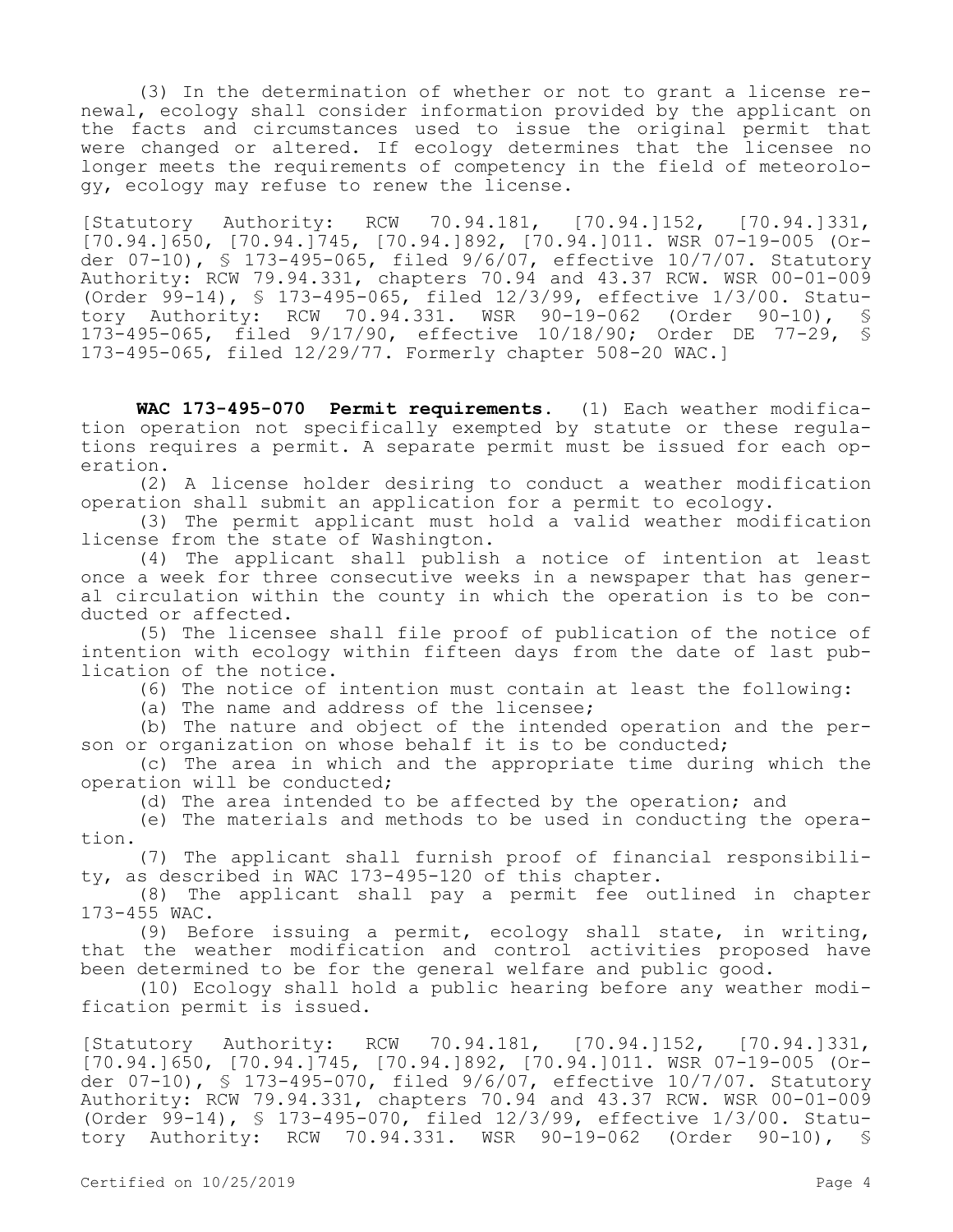173-495-070, filed 9/17/90, effective 10/18/90; Order DE 77-29, § 173-495-070, filed 12/29/77. Formerly chapter 508-20 WAC.]

**WAC 173-495-080 Permittee's report of operations—Requirement.**  The permittee is required to maintain reports on all operations on a daily basis, and submit them twice a month (1st day and 15th day) to ecology. The semi-monthly reports must include the following information:

(1) Number of days under contract;

(2) Number of days of operation and number of hours of each day, for all stations operated;

(3) The consumption rate and name of seeding agent used;

(4) A brief summary statement evaluating the past fifteen day period in regard to the seeding potential and experience;

(5) Location of operations;

(6) Name and mailing address of each individual, other than the licensee, participating or assisting in the operation;

(7) A brief statement of projected plans for the upcoming fifteen-day period;

(8) The permittee shall, in the event operations are unexpectedly terminated, submit a special report covering the portion of the halfmonth period of operation. All reports must be post-marked not later than one day after due date;

(9) All semi-monthly reports are public records, which are open to public inspection.

[Statutory Authority: RCW 79.94.331, chapters 70.94 and 43.37 RCW. WSR 00-01-009 (Order 99-14), § 173-495-080, filed 12/3/99, effective 1/3/00. Statutory Authority: RCW 70.94.331. WSR 90-19-062 (Order 90-10), § 173-495-080, filed 9/17/90, effective 10/18/90; Order DE 77-29, § 173-495-080, filed 12/29/77. Formerly chapter 508-20 WAC.]

**WAC 173-495-100 Revocation, suspension, modification.** (1) All permits authorized by RCW 43.37.110 must contain the following provisions: "Ecology may, if it appears that continuing operation under this permit will cause immediate injury to persons or property, terminate or otherwise modify the terms of this permit in order to alleviate an emergency situation by giving notice to the permittee by telegram or other writing."

(2) All permits authorized by RCW 43.37.110 may be revoked, suspended, or modified when ecology has reason to believe that good cause exists and that the revocation, suspension, or modification is required for the general welfare and public good. A written notice must be sent by certified mail to the permittee before any revocation, suspension, or modification of the permit is executed. Opportunity for comment by the permittee must be allowed. Any final ecology decision must be in writing.

(3) In the event the applicant desires to appeal any permit revocation, modification, or suspension action by ecology the appeal must be filed with the pollution control hearings board in Olympia within thirty days of ecology's action. An appeal does not constitute a stay.

[Statutory Authority: RCW 79.94.331, chapters 70.94 and 43.37 RCW. WSR 00-01-009 (Order 99-14), § 173-495-100, filed 12/3/99, effective